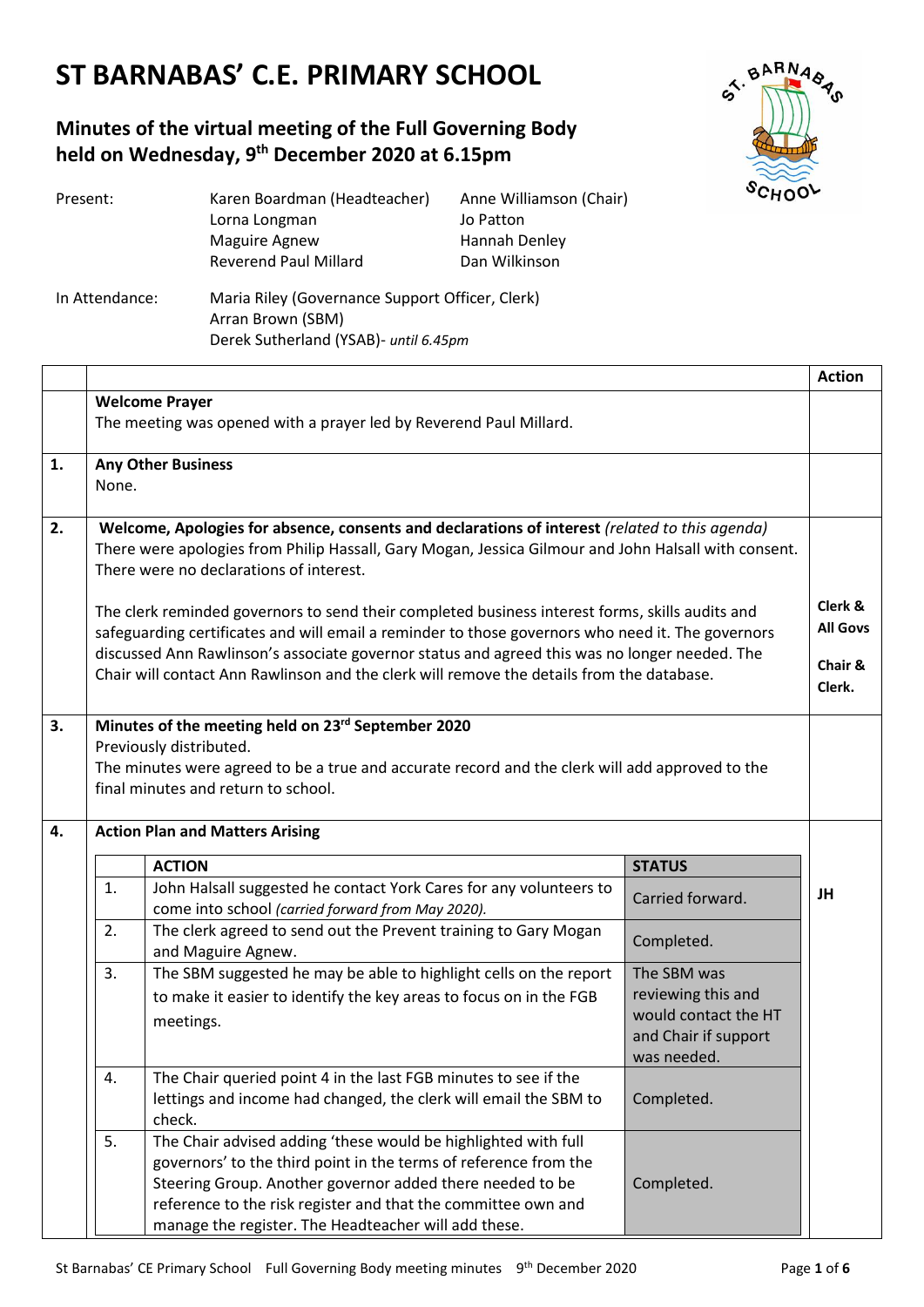| 6.                                                                                                                                                                                                                                                                                                           | The clerk will send out the skills audit to be completed                                                                                                                                                                                                                                                                                                                                                                                                                                                                                                                                                                                                                                                                                                                                                                                                                              | Completed. |  |
|--------------------------------------------------------------------------------------------------------------------------------------------------------------------------------------------------------------------------------------------------------------------------------------------------------------|---------------------------------------------------------------------------------------------------------------------------------------------------------------------------------------------------------------------------------------------------------------------------------------------------------------------------------------------------------------------------------------------------------------------------------------------------------------------------------------------------------------------------------------------------------------------------------------------------------------------------------------------------------------------------------------------------------------------------------------------------------------------------------------------------------------------------------------------------------------------------------------|------------|--|
| 7.                                                                                                                                                                                                                                                                                                           | The Headteacher will send the class teachers' email addresses to                                                                                                                                                                                                                                                                                                                                                                                                                                                                                                                                                                                                                                                                                                                                                                                                                      |            |  |
|                                                                                                                                                                                                                                                                                                              | the link governors to arrange a Zoom meeting.                                                                                                                                                                                                                                                                                                                                                                                                                                                                                                                                                                                                                                                                                                                                                                                                                                         | Completed. |  |
| 8.                                                                                                                                                                                                                                                                                                           | The clerk will send out the Pay policy to all governors when it is<br>released for them to read.                                                                                                                                                                                                                                                                                                                                                                                                                                                                                                                                                                                                                                                                                                                                                                                      | Completed. |  |
| 9.                                                                                                                                                                                                                                                                                                           | The Headteacher will look into a shared agreement with other                                                                                                                                                                                                                                                                                                                                                                                                                                                                                                                                                                                                                                                                                                                                                                                                                          |            |  |
|                                                                                                                                                                                                                                                                                                              | maintained schools in York regarding pay and Covid.                                                                                                                                                                                                                                                                                                                                                                                                                                                                                                                                                                                                                                                                                                                                                                                                                                   | Completed. |  |
|                                                                                                                                                                                                                                                                                                              |                                                                                                                                                                                                                                                                                                                                                                                                                                                                                                                                                                                                                                                                                                                                                                                                                                                                                       |            |  |
| York Schools and Academies Board (YSAB) Plan - Presented by Mr Derek Sutherland<br>Mr Sutherland explained this was the third year plan for the school and it would be the last year.<br>Pathfinder teaching school would be supporting the school this year and the plan formed with school<br>would cover; |                                                                                                                                                                                                                                                                                                                                                                                                                                                                                                                                                                                                                                                                                                                                                                                                                                                                                       |            |  |
|                                                                                                                                                                                                                                                                                                              | 1. SEND                                                                                                                                                                                                                                                                                                                                                                                                                                                                                                                                                                                                                                                                                                                                                                                                                                                                               |            |  |
|                                                                                                                                                                                                                                                                                                              | 2. Supporting the new Leadership team                                                                                                                                                                                                                                                                                                                                                                                                                                                                                                                                                                                                                                                                                                                                                                                                                                                 |            |  |
|                                                                                                                                                                                                                                                                                                              | 3. The curriculum and outcomes, Teaching & Learning, Intent, Implementation and Impact.<br>4. Covid recovery and remote learning in place.<br>5. Effective behaviour for learning.                                                                                                                                                                                                                                                                                                                                                                                                                                                                                                                                                                                                                                                                                                    |            |  |
|                                                                                                                                                                                                                                                                                                              | Mr Sutherland explained the school had been judged Requires Improvement at the last Ofsted visit<br>and they needed to work at coming out of this for the next inspection. He added the governors<br>needed to be holding the Headteacher to account for how the plan was moving and thinking about                                                                                                                                                                                                                                                                                                                                                                                                                                                                                                                                                                                   |            |  |
|                                                                                                                                                                                                                                                                                                              | how they would monitor and check the progress of the plan. Throughout the year also the<br>Headteacher and Chair would meet with the Rapid Improvement Group (RIG) to look at the schools<br>progress.                                                                                                                                                                                                                                                                                                                                                                                                                                                                                                                                                                                                                                                                                |            |  |
|                                                                                                                                                                                                                                                                                                              | The Chair highlighted the YSAB plan would evolve and change continuously and it was easy for the<br>governors to identify when the school had reached their targets. She also suggested linking a<br>governor to each of the five priorities to draw out some crucial questions to be answered. Mr<br>Sutherland pointed out the governors needed to focus on the schools targets and the impact of these<br>for the next Ofsted inspection. They also needed to ask questions such as was the current leadership<br>right for the school and serving the school well. Ofsted would also check parent and pupils views so<br>regular communication was very important. The Chair shared she had discussed how to gather<br>parent and pupil views differently with the SENDCo, Mr Sutherland suggested they could hold online<br>meetings, phone calls or face to face where allowed. |            |  |
|                                                                                                                                                                                                                                                                                                              | The Chair thanked Mr Sutherland.<br>6.45pm - Mr Sutherland left the meeting.                                                                                                                                                                                                                                                                                                                                                                                                                                                                                                                                                                                                                                                                                                                                                                                                          |            |  |
|                                                                                                                                                                                                                                                                                                              | <b>Headteacher's Report</b><br>The Headteacher asked the governors for any questions. A governor queried the SEN percentage<br>increase from 11% to 16%, the Headteacher explained they assessed any SEN needs every autumn at<br>the start of a school year and the gaps from some children showed that they needed to be added to<br>the SEN register.                                                                                                                                                                                                                                                                                                                                                                                                                                                                                                                              |            |  |
|                                                                                                                                                                                                                                                                                                              | <b>Staffing</b><br>The Headteacher reported they had some staff absent due to Covid and had needed to employ<br>supply cover. The Chair queried if the school could claim any money back, the Headteacher respond<br>she would need to look into this with the SBM. The Headteacher reported staff development was in<br>place virtually and Hannah Denley was completing the SENDCo qualification. A governor queried if<br>the staff development was around remote learning, the Headteacher confirmed they had revisited<br>using Google Classroom and using chrome books.                                                                                                                                                                                                                                                                                                         |            |  |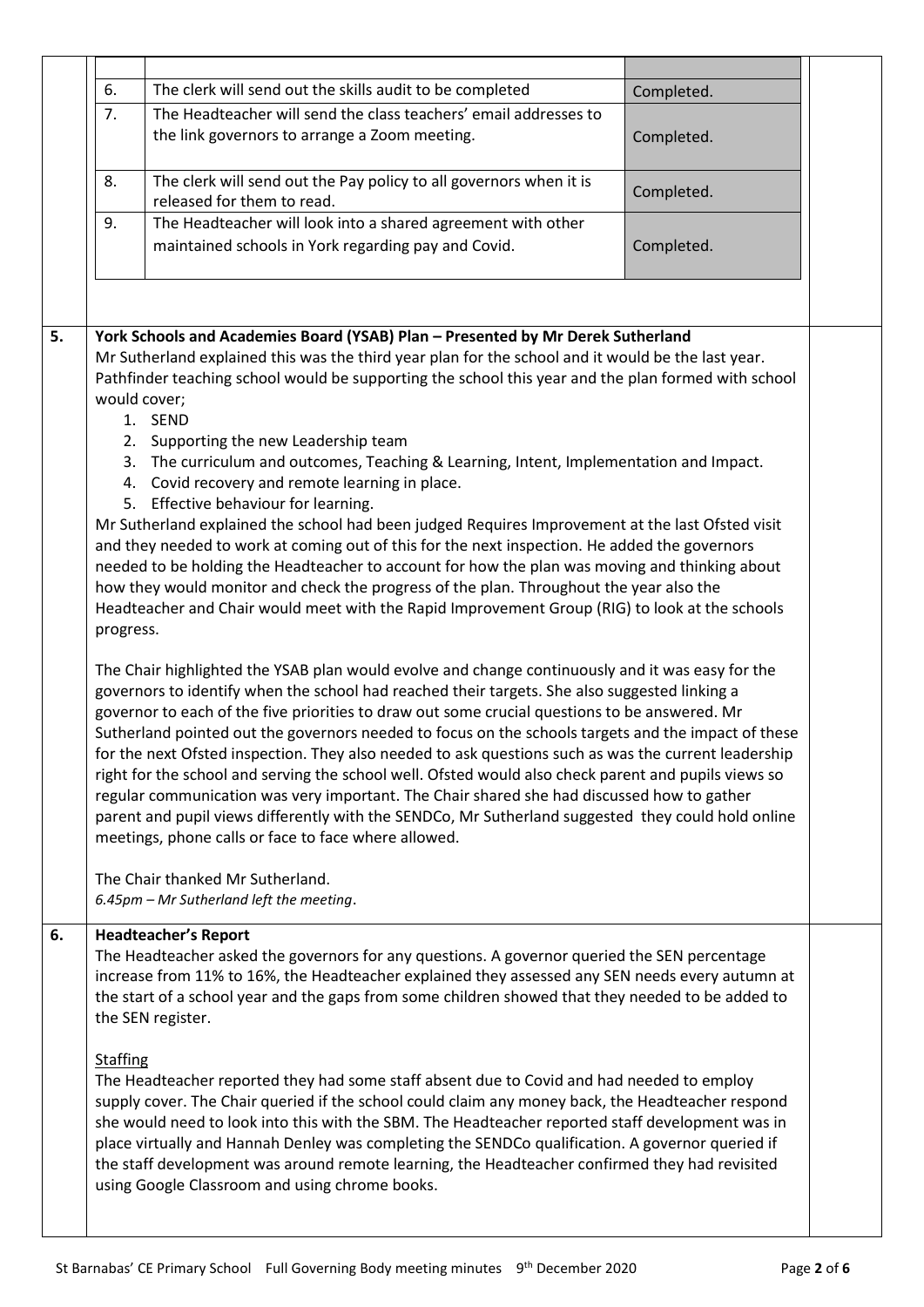# Parents Evening

A parent governor shared that the virtual parents evening had worked well for parents and saved time for all concerned. The Headteacher agreed and suggested they could still offer this as an option even when face to face meetings were allowed again. The parent governor thought they may have a higher percentage of parents taking part if they offered both options.

#### Premises and Health & Safety

The Headteacher informed governors around 50% of the pupils had received the flu nasal spray after parents had received many letters and emails to sign up, which had been disappointing.

# PTA

The Headteacher noted the PTA had been doing amazing and creative work in raising money still for the school.

# Data Report

The Headteacher reported the percentage of pupils at expected or above had fallen and were below the data from Autumn 2019. The assessments had shown there were gaps in pupils learning and the teachers knew where these gaps were. The Headteacher had met with individual teachers with the SENDCo and phase leaders in progress meetings to discuss targets, interventions and SEN pupils. The Headteacher highlighted the Year 2 pupils had been given a phonics check in autumn one and autumn two and although there was an improvement between the checks, they were lower than expected. The national pass rate was 83% and the Year 2 pass rate was 61%, they were hopeful this would rise in the spring term. The SENDCo added pre-Covid the pupils had been on track to pass and the rate had been predicated as 84%, the SENDCo added the time away from school had definitely impacted on the pupils. A governor questioned if YSAB would take this into consideration, the Headteacher replied the use of the data this year was difficult as the Government were not publishing tables but the governors should expect to see children progress rapidly.

The Headteacher continued there were concerns about the Year 6 cohort as the percentage of the cohort who had been on track before lockdown was not as high as they would have liked and since lockdown more pupils had fallen behind. She added they needed to consider not just SATs but how ready the pupils were to access secondary school. The Chair queried if they were more ready to learn after a term back in school, the Headteacher explained some of the pupils and parents were hard to motivate and some of them had barriers to learning so they were looking closely at the teaching and learning in this year group.

# Recovery Planning

The Headteacher explained the recovery plan showed specific interventions, aims and any issues to be taken into consideration. Attendance had been good, Covid related absences were not recorded in the attendance data and within the data were a small number of pupils with poor attendance. Some families had been anxious about sending their children back to school and they had supported and reassured them that school was a safe place to be.

The Headteacher reported the most important way pupils would catch up was through first quality teaching and to support this they needed CPD and assessments. Alongside this they had implemented targeted academic support using the catch up funding and were using wider strategies around behaviour and supporting home learning.

# Catch up Funding

The Headteacher reported they would receive around £11,000 in catch up funding and they could access support from the national tutoring program which they were looking into. The Headteacher explained the guidance for pregnant staff during Covid and added the Year 2 teacher, who was pregnant, would deliver small group intervention work and planning for teachers. They would bring in a replacement Year 2 teacher asap to get to know the children and take over the teaching. A governor queried who the additional adults were in reading sessions, the Headteacher explained it was the Year 2 teacher carrying out reading sessions across the year groups. The governor asked if there were allowed volunteers into school, the Headteacher responded they were allowed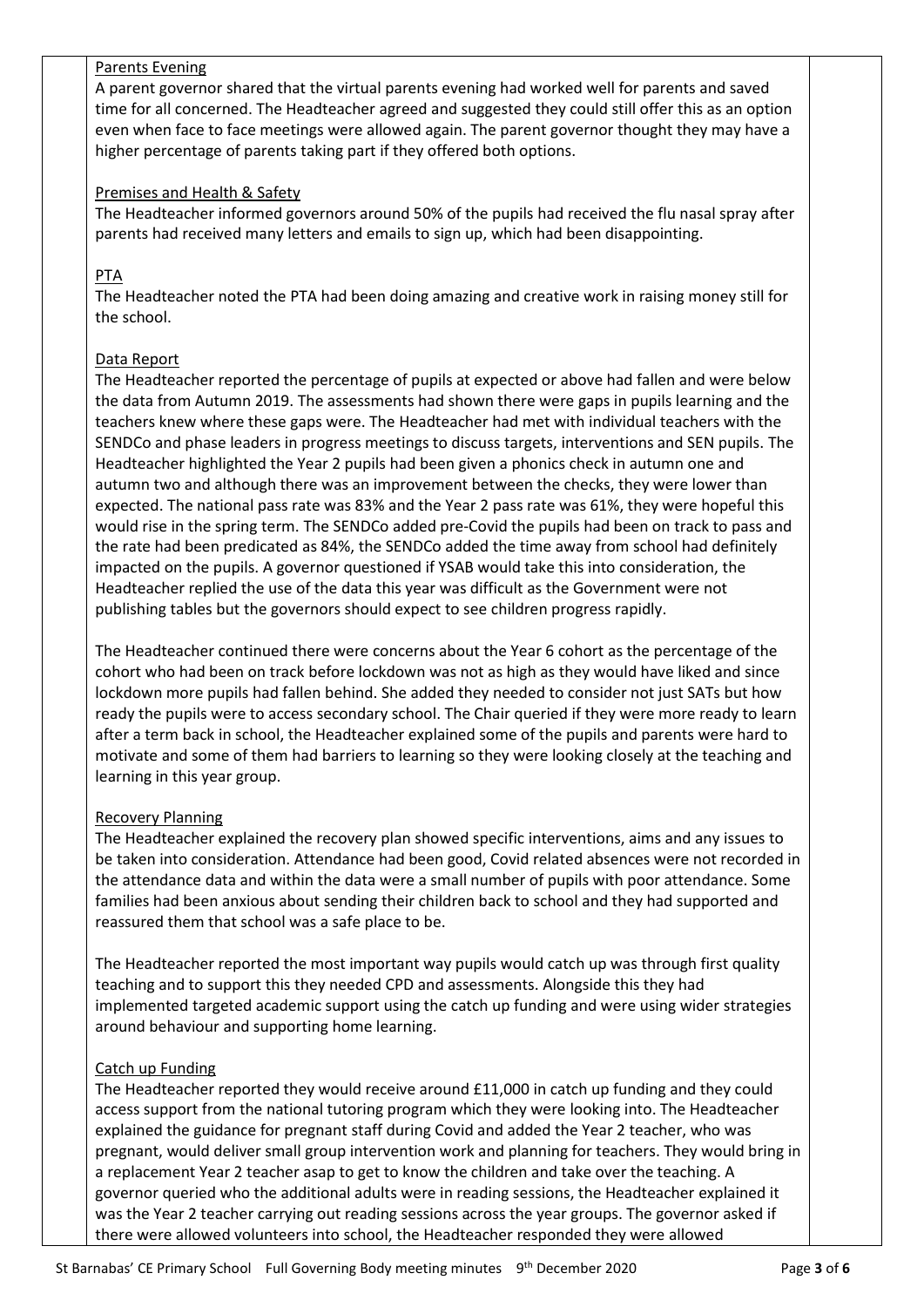|    | volunteers and would review this in January.                                                                                                                                                                                                                                                                                                                                                                                                                                                                                                                                                                                                                                                                                                                                                                                                                                                                                                                                                                                                                                                                                                                                                                                                                                                                                                                                                                                                                                                                                                                                                                                                                                                                                             |  |  |
|----|------------------------------------------------------------------------------------------------------------------------------------------------------------------------------------------------------------------------------------------------------------------------------------------------------------------------------------------------------------------------------------------------------------------------------------------------------------------------------------------------------------------------------------------------------------------------------------------------------------------------------------------------------------------------------------------------------------------------------------------------------------------------------------------------------------------------------------------------------------------------------------------------------------------------------------------------------------------------------------------------------------------------------------------------------------------------------------------------------------------------------------------------------------------------------------------------------------------------------------------------------------------------------------------------------------------------------------------------------------------------------------------------------------------------------------------------------------------------------------------------------------------------------------------------------------------------------------------------------------------------------------------------------------------------------------------------------------------------------------------|--|--|
|    | <b>School Evaluation Form (SEF)</b><br>The Headteacher explained the SEF was work in progress and the Chair noted it was good to see all<br>the information in one document.                                                                                                                                                                                                                                                                                                                                                                                                                                                                                                                                                                                                                                                                                                                                                                                                                                                                                                                                                                                                                                                                                                                                                                                                                                                                                                                                                                                                                                                                                                                                                             |  |  |
|    | The Chair passed on the governors thanks to the Headteacher for all the hard work and preparation<br>for the meeting.                                                                                                                                                                                                                                                                                                                                                                                                                                                                                                                                                                                                                                                                                                                                                                                                                                                                                                                                                                                                                                                                                                                                                                                                                                                                                                                                                                                                                                                                                                                                                                                                                    |  |  |
| 7. | SEN Report - Presented by Hannah Denley SENDCo<br>The SENDCo explained the first page in the report showed which SEN pupils were on track or not and<br>there was a separate document showing any SEN pupils very far behind. Across school, they were<br>focusing on writing and reading and they had a high number of Cognition and Learning needs. A<br>governor noted it was interesting that KS2 pupils were struggling more than KS1, the SENDCo<br>explained as pupils moved up through school sometimes the gap became bigger and they were<br>looking at when pupils needed extra support and intervention rather than just carrying on covering<br>year group objectives. The SENDCo added there was a higher percentage of Cognition and Learning<br>needs in KS2 also. The governor asked if these needs affected the children's behaviour, the SENDCo<br>replied sometimes although pupils with Social, Emotional and Mental Health (SEMH) needs usually<br>showed more challenging behaviour and often pupils on the SEN register had more than one need.<br>A governor queried how children with dyslexia and dyscalculia were assessed, the SENDCo explained<br>it depended upon the need of the children as they were assessed in different ways. Autistic children<br>were assessed through CAMHS, the school had dyslexic screening systems in place and accessed<br>external assessors if needed and they could buy in assessments for dyscalculia also.<br>The SENDCo reported parent's feedback on the support given to their SEN child during lockdown and<br>their teachers support had been positive The Chair thanked the SENDCo for the report and for<br>empowering all the staff to support their children. |  |  |
| 8. | <b>Governance Matters</b><br>Governor Training - The Chair thanked governors who had attended training and stated they would<br>look at any training gaps once the skills audit had been collated.                                                                                                                                                                                                                                                                                                                                                                                                                                                                                                                                                                                                                                                                                                                                                                                                                                                                                                                                                                                                                                                                                                                                                                                                                                                                                                                                                                                                                                                                                                                                       |  |  |
|    | Link Governor Visits $-$ A governor commented it was good to get in touch with their link class and<br>seeing the children develop and progress over the years. He added the teachers were very excited<br>about the play based/creative learning. The staff governor commented governors visits and<br>conversations were really helpful for the staff to celebrate achievements whilst also voice any<br>concerns. The Chair highlighted this showed the positive impact of the governor's involvement.<br>Governor Vacancies - The Headteacher will write to parents regarding the parent vacancy in January<br>2021.                                                                                                                                                                                                                                                                                                                                                                                                                                                                                                                                                                                                                                                                                                                                                                                                                                                                                                                                                                                                                                                                                                                 |  |  |
|    | Skills Audit - The clerk will forward the skills matrix to the Chair when all the audits have been<br>returned.                                                                                                                                                                                                                                                                                                                                                                                                                                                                                                                                                                                                                                                                                                                                                                                                                                                                                                                                                                                                                                                                                                                                                                                                                                                                                                                                                                                                                                                                                                                                                                                                                          |  |  |
| 9. | <b>Chair's Report</b><br>The Chair highlighted it was important for governors to pull together in these times particularly as the<br>school was being so well supported by the YSAB plan and Pathfinder. Governors needed to positively<br>challenge, monitor and support and they also needed to support the Headteacher, SLT and all staff<br>working hard in school. The Chair asked if governors agreed with this, a governor responded they<br>each needed to think about their roles and the parts of the YSAB plan they were overseeing and<br>added they could support each other through a buddying system. The Chair agreed and pointed out<br>the steering group had discussed that the SEF was also an important document for the governors to<br>oversee. The Chair requested governors to assign themselves to the five priorities from the YSAB plan                                                                                                                                                                                                                                                                                                                                                                                                                                                                                                                                                                                                                                                                                                                                                                                                                                                                      |  |  |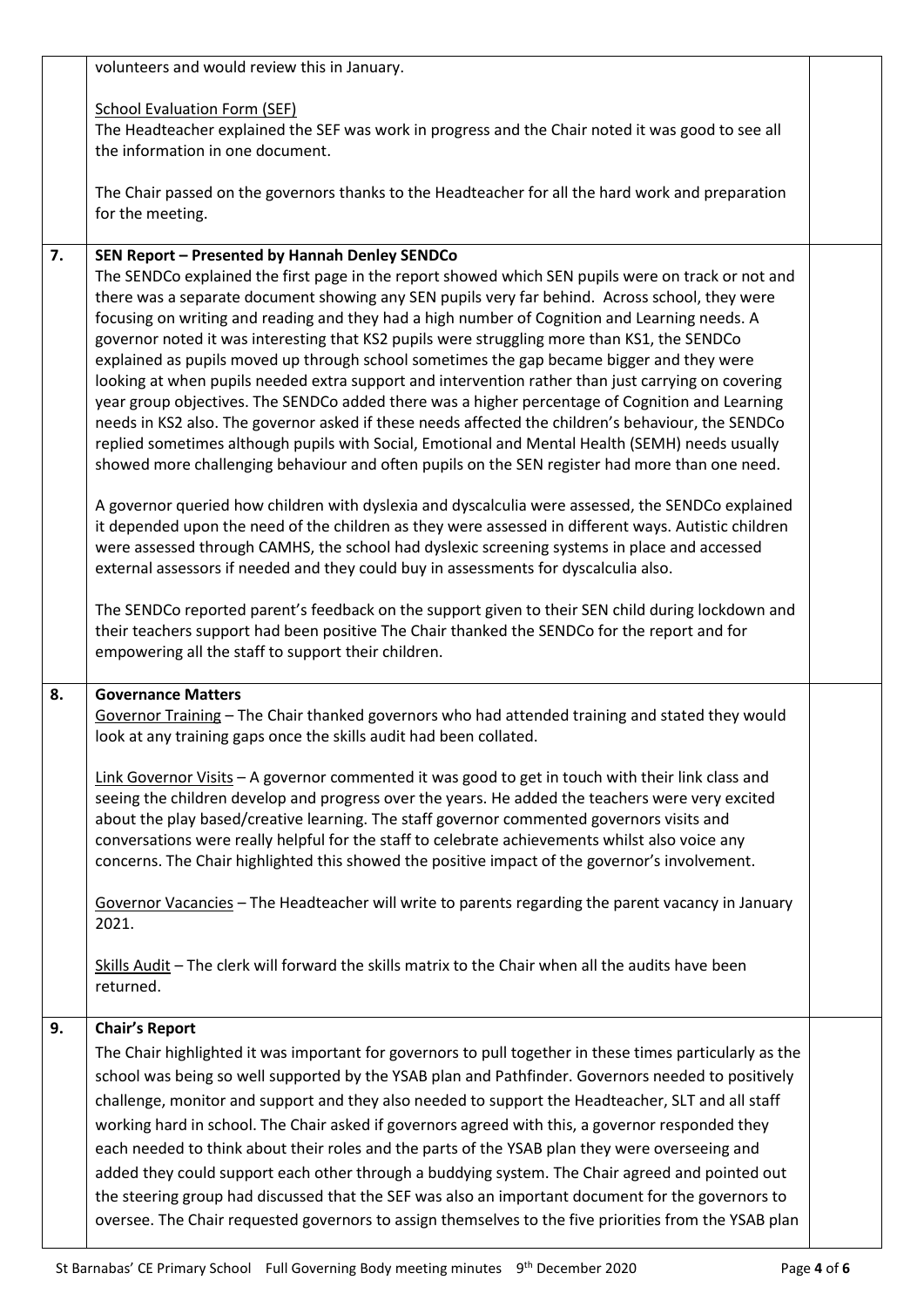|     | which they could feedback on at future FGB meetings:                                                                                                                                              |              |
|-----|---------------------------------------------------------------------------------------------------------------------------------------------------------------------------------------------------|--------------|
|     | 1. Quality of Education - Anne Williamson, Maguire Agnew and John Halsall.                                                                                                                        |              |
|     | 2. Pupil Premium and Attitudes of the children - Lorna Longman and Hannah Denley.                                                                                                                 |              |
|     | Quality of pupil's personal development - Jo Patton and Jessica Gilmour.<br>3.                                                                                                                    |              |
|     | 4. Effectiveness of Leadership and Management - Rev Paul Millard and Anne Williamson                                                                                                              |              |
|     | 5. Early Years - Dan Wilkinson and one other governor the Chair will source.                                                                                                                      | <b>Chair</b> |
|     | The Chair thanked the governors for volunteering for these roles adding the year ahead would be                                                                                                   |              |
|     | hard but together they could move forward.                                                                                                                                                        |              |
|     |                                                                                                                                                                                                   |              |
| 10. | <b>Committee Reports</b>                                                                                                                                                                          |              |
|     | Resources Committee - The Chair of the Resources Committee reported they had reviewed the                                                                                                         |              |
|     | budget in depth and would like to produce a one page summary for future FGB meetings. She added                                                                                                   |              |
|     | the effect of 30 pupils leaving the school was a £30,000 loss and infant school funding could be                                                                                                  |              |
|     | £20,000 less also. The Resources governors would be meeting early in 2021 to make some big<br>decisions moving forward.                                                                           |              |
|     |                                                                                                                                                                                                   |              |
|     | Resources Committee Terms of Reference - Approved.                                                                                                                                                |              |
|     |                                                                                                                                                                                                   |              |
|     | Curriculum Committee - The Chair reported they had reviewed the risk register, YSAB support plan<br>and policies for review.                                                                      |              |
|     |                                                                                                                                                                                                   |              |
|     | Curriculum Committee Terms of Reference - Approved.                                                                                                                                               |              |
|     |                                                                                                                                                                                                   |              |
|     | Notification that the Pay Committee meeting was held - The Chair of the Pay committee reported the<br>governors had been rigorous and questioned the Headteacher after reviewing the evidence and |              |
|     | targets. They had highlighted wellbeing as a focus and would meet half yearly to check on this.                                                                                                   |              |
|     |                                                                                                                                                                                                   |              |
|     | Headteacher's Performance Management Review Group - This group had not been able to meet yet                                                                                                      |              |
|     | and were awaiting a date from Mr Sutherland.                                                                                                                                                      |              |
| 11. | <b>Finance</b>                                                                                                                                                                                    |              |
|     | The SBM reported there were falling pupil's numbers in school and across York and they needed to                                                                                                  |              |
|     | look at where savings could be made.                                                                                                                                                              |              |
|     | The governors approved the revised budget.                                                                                                                                                        |              |
|     | SFVS - Approved.                                                                                                                                                                                  |              |
|     |                                                                                                                                                                                                   |              |
| 12. | Safeguarding - standing agenda item                                                                                                                                                               |              |
|     | The Headteacher reported the safeguarding lead from Pathfinder would review the school's                                                                                                          |              |
|     | safeguarding and check for any improvements.                                                                                                                                                      |              |
| 13. | <b>Policies</b>                                                                                                                                                                                   |              |
|     | Budget Management Policy including the scheme of delegation                                                                                                                                       |              |
|     | Pay Policy (which was approved by the Chair using Chair's Action)                                                                                                                                 |              |
|     | Appraisal Policy (CYC Model)                                                                                                                                                                      |              |
|     | Capability Policy (CYC Model)                                                                                                                                                                     |              |
|     | Recruitment and Selection (CYC Model)                                                                                                                                                             |              |
|     | <b>Remote Learning Policy</b>                                                                                                                                                                     |              |
|     | <b>SEN Information Report &amp; Policy</b>                                                                                                                                                        |              |
|     | All Approved.                                                                                                                                                                                     |              |
| 14. | <b>Health &amp; Safety</b>                                                                                                                                                                        |              |
|     | The Headteacher explained they were following Covid advice from Public Health who had been<br>helpful.                                                                                            |              |
|     |                                                                                                                                                                                                   |              |
|     |                                                                                                                                                                                                   |              |